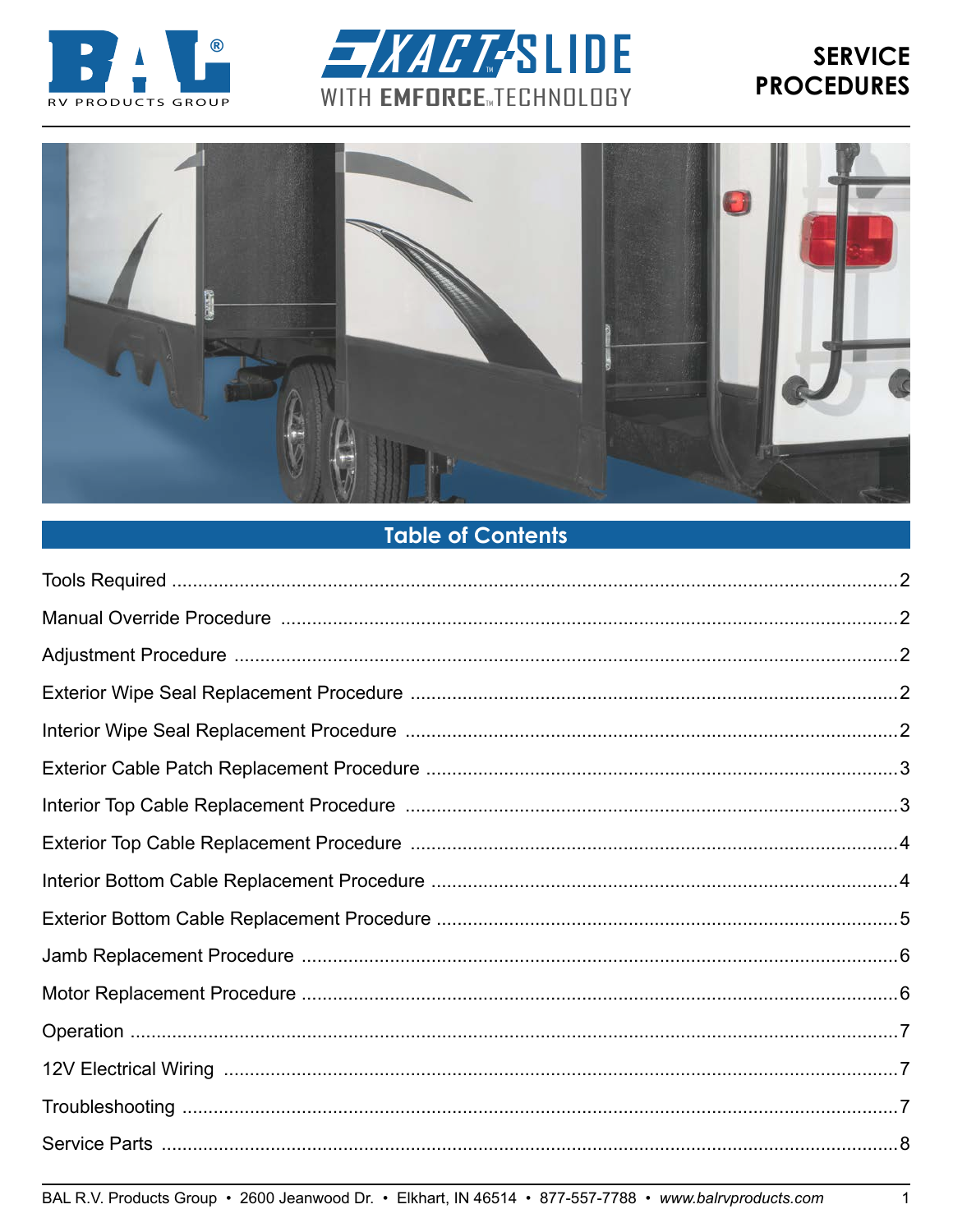<span id="page-1-0"></span>



## **Tools Required**

- Needle Nose Vise Grips
- Cable Cutters
- Crimping Tool
- 3/8" & 7/16" Ratcheting Wrench
- 3/8" Deep Well Socket
- 13/64" Drill Bit
- Electrical Tape
- Drill
- Flat Head Screwdriver
- Socket to Drill Adapter
- Manual Override Shaft (included)

## **Manual Override Procedure**

Use the flex shaft and #3 square bit provided. Locate each motor at the top of the mechanism. Insert the drive bit into the end of the motor and activate with a cordless drill. **DO NOT USE AN IMPACT DRIVER.** Alternate between motors so that the room does not become wedged in the opening or encounter cabinets or other fixtures in the RV.



## **Adjustment Procedure**

- **1.** To ensure a proper seal, run the slide room until it is within 6" of being fully out. Make sure all the standoff brackets and cables are lined up with the pre-punched holes in the jamb. If not, adjust standoff brackets accordingly.
- **2.** Run the slide room in until it is within 6" of being fully in. Make sure all the standoff brackets and cables are lined up with the pre-punched holes in the jamb. If not, adjust standoff brackets accordingly.
- **3.** Run the slide room all the way in. Remove all excess slack from the interior bottom cables until snug, and then adjust the interior top cables until snug.
- **4.** If a proper seal is not accomplished, contact technical support at 877-557-7788.

## **Exterior Wipe Seal Replacement Procedure**

#### *Part #: R854081*

- **1.** Locate the pinch points of the wipe seal channel at the top and bottom of the jamb.
- **2.** Open the pinch points with a flat head screwdriver.
- **3.** Slide the wipe seal down and out of the channel to remove it from the jamb.
- **4.** Spray the wipe seal channel with soapy water.
- **5.** Slide the new wipe seal on from the bottom up. **Be sure to check that both ribs of the wipe seal are clipped into position.**
- **6.** Once in position, pinch the wipe seal channel at the top and the bottom of the jamb to ensure that the wipe seal is secure and wont slide out.

## **Interior Wipe Seal Replacement Procedure**

#### *Part #: R854081*

- **1.** Locate the pinch points of the wipe seal channel at the top and bottom of the jamb.
- **2.** Open the pinch points with a flat head screwdriver.
- **3.** Remove the bottom anchor tab.
- **4.** Slide the wipe seal up and out of the channel to remove it from the jamb.
- **5.** Spray the wipe seal channel with soapy water.
- **6.** Slide the new wipe seal on from the top down. **Be sure to check that both ribs of the wipe seal are clipped into position.**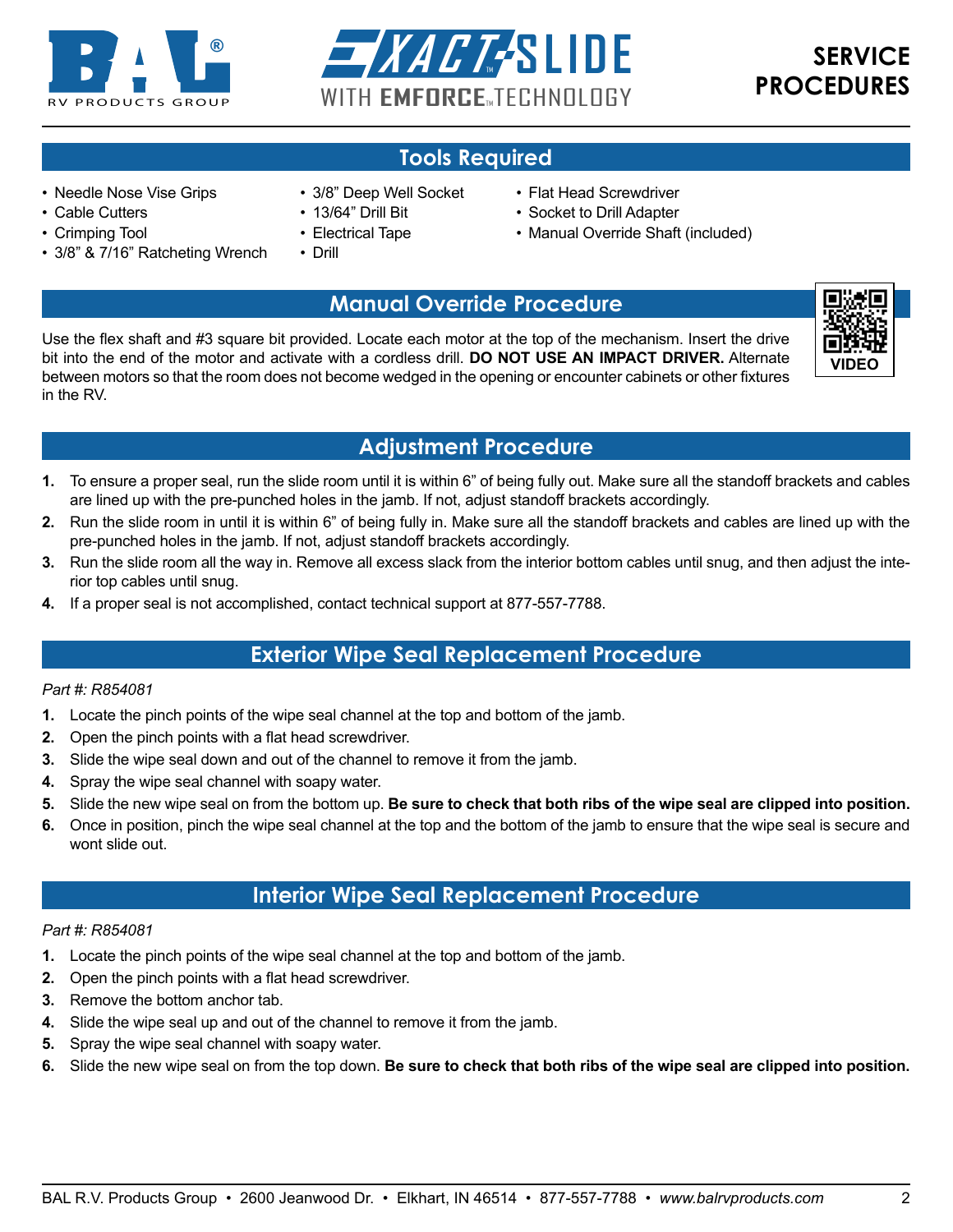<span id="page-2-0"></span>



**[VIDEO](https://youtu.be/ow48YvriOIQ)**

G

### **Exterior Cable Patch Replacement Procedure**

#### *Part #: 25041*

- **1.** Create slack in the exterior cable by loosening the interior cable and physically pushing the room in.
- **2.** Disconnect the exterior cable from the standoff bracket.
- **3.** Remove and discard the old cable patch.
- **4.** Clean the surface of the jamb with rubbing alcohol or mineral spirits.
- **5.** Drill a hole in the middle of the new cable patch with a 13/64" drill.
- **6.** Slide the new cable patch onto the cable.
- **7.** Connect the exterior cable back onto the exterior standoff bracket.
- **8.** Readjust the interior cable.
- **9.** With the exterior cable properly aligned, remove the red 3M tape backing from the cable patch and adhere it to the jamb.

### **Interior Top Cable Replacement Procedure**

#### *Part #: 21700146*

- **1.** Carefully operate the room to the neutral position (halfway in/out).
- **2.** Remove the jamb clamp from the interior wall on the side of the cable to be replaced.
- **3.** Support the room with a floor jack and wood block.
- **4.** Loosen the damaged cable at the interior standoff bracket.
- **5.** Remove the interior standoff bracket from the wall of the slide room, and disconnect the damaged cable from the standoff bracket.
- **6.** Make a clean cut of the damaged cable, saving as much of the old cable as possible.
- **7.** Route the new cable through the standoff bracket and thread the coupling nut on approximately 1/4".
- **8.** Reattach the standoff bracket to its original position on the wall of the slide room using one or two screws (standoff bracket will be removed again later).
- **9.** Insert both the replacement and the newly cut damaged cable into opposite ends of the braided sleeve. Tape both ends of the braided sleeve with electrical tape and wrap tightly from the sleeve onto the cable. **DO NOT BUILD UP TAPE ON THE BRAIDED SLEEVE, AS THIS MAY CAUSE THE CABLE TO BECOME LODGED IN A PULLEY.** The tape will ensure that the sleeve does not come off the cable during the routing process.
- **10.** Pull the cable through the jamb until the sleeve fully passes through the pulleys.
- **11.** Remove the braided sleeve from the new cable, and discard the old cable.
- **12.** Insert the new cable through the cable connector bracket located on the chain. **ENSURE THE CABLE IS NOT WRAPPED AROUND THE CHAIN.**
- **13.** Slide the ferrule onto the cable and seat it into the cable connector bracket.
- **14.** Hold the ferrule in place by clamping the cable below the ferrule with needle nose vise grips.
- **15.** Remove the standoff bracket from the wall of the slide room and disconnect the cable to create slack for the crimp point.
- **16.** Pull the cable out of the jamb, keeping the ferrule and vise grips together.
- **17.** Finish routing the cable through the other side of the ferrule, creating a loop approximately 1/2"- 1" in size.
- **18.** Place 3 crimps on the ferrule, cut and discard the excess cable, and seat the ferrule into the cable connector bracket.
- **19.** Reroute the cable through the standoff bracket and resecure the bracket to the wall of the slide room.
- **20.** Install the washer and coupling nut on the cable, and thread until finger tight.
- **21.** Reinstall the jamb clamp to the interior wall.
- **22.** Remove the jack and wood block support.
- **23.** Operate the room to the in position, and tighten the coupling nut to readjust the cable tension. **Before finishing the adjustment, inspect the standoff bracket location for proper cable alignment. Most cable failures are caused by misaligned standoff brackets.**
- **24.** Once adjusted, lock the coupling nut into place with a jam nut.

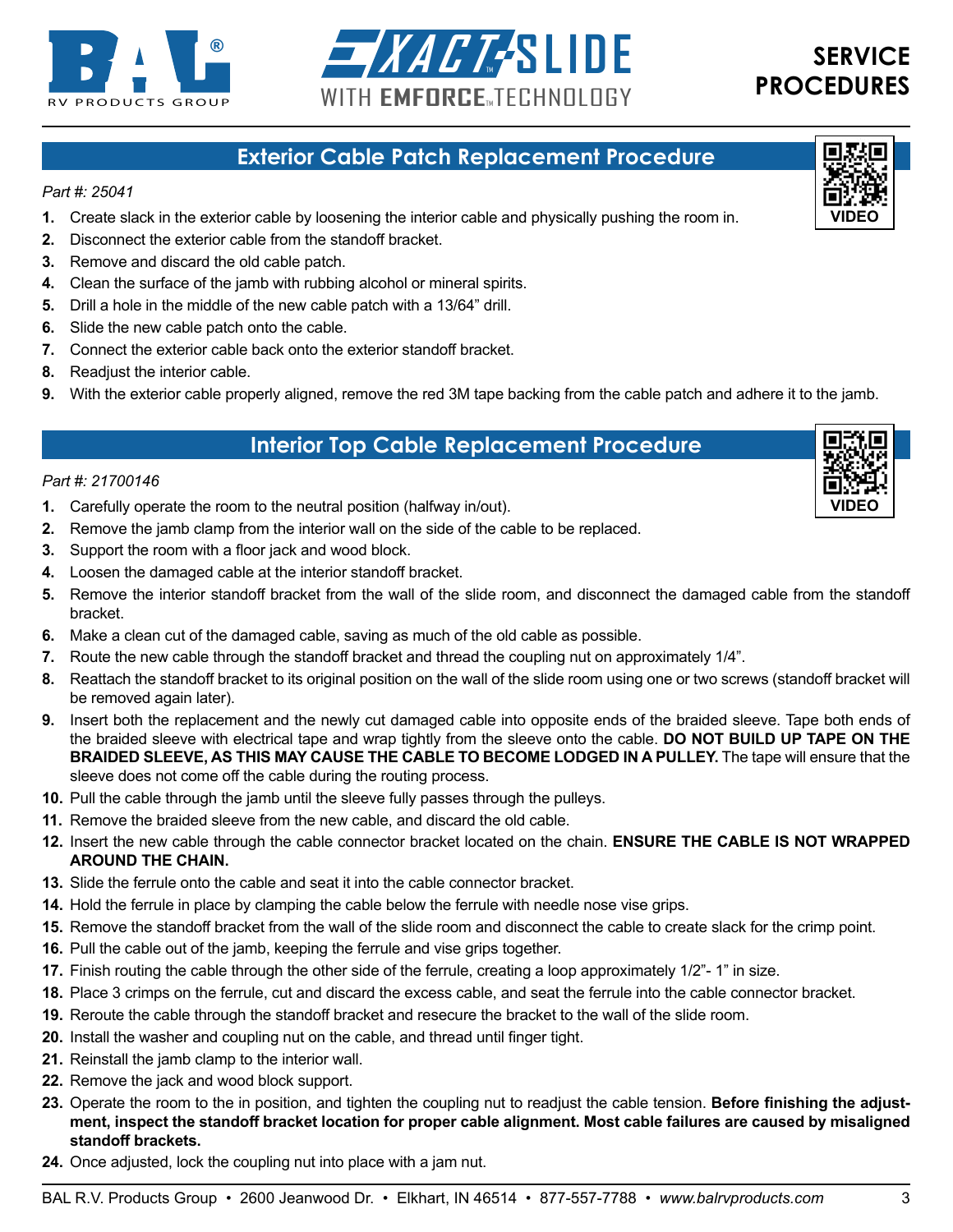<span id="page-3-0"></span>



## **Exterior Top Cable Replacement Procedure**

#### *Part #: 21700147*

- **1.** Carefully operate the room to the neutral position (halfway in/out).
- **2.** Remove the jamb clamp from the interior wall on the side of the cable to be replaced.
- **3.** Support the room with a floor jack and wood block.
- **4.** Loosen the interior top cable at the interior standoff bracket.
- **5.** Disconnect the cable from the exterior standoff bracket.
- **6.** Make a clean cut of the damaged cable, saving as much of the old cable as possible.
- **7.** Connect the new cable to the exterior standoff bracket and install a new rubber grommet.
- **8.** Insert both the replacement and the newly cut damaged cable into opposite ends of the braided sleeve. Tape both ends of the braided sleeve with electrical tape and wrap tightly from the sleeve onto the cable. **DO NOT BUILD UP TAPE ON THE BRAIDED SLEEVE, AS THIS MAY CAUSE THE CABLE TO BECOME LODGED IN A PULLEY.** The tape will ensure that the sleeve does not come off the cable during the routing process.
- **9.** Pull the cable through the jamb until the sleeve fully passes through the pulleys.
- **10.** Remove the braided sleeve from the new cable, and discard the old cable.
- **11.** Insert the eye bolt into the cable connector bracket and thread the coupling nut on approximately 1/2".
- **12.** Slide the ferrule onto the cable, loop the cable through the eye bolt, and back through the other side of the ferrule.
- **13.** Take as much slack out of the cable as possible, and clamp cable in place with needle nose vise grips.
- **14.** Disconnect the eye bolt from the cable connector bracket.
- **15.** Pull the cable out of the jamb, keeping the vise grips in place.
- **16.** Place 3 crimps on the ferrule, cut and discard the excess cable, and reattach the eye bolt to the cable connector bracket.
- **17.** Remove the jack and wood block support.
- **18.** Adjust the top exterior cable inside the jamb until the room is in alignment from top to bottom.
- **19.** Operate the room to the in position, and tighten the coupling nut to readjust the cable tension. **Before finishing the adjustment, inspect the standoff bracket location for proper cable alignment. Most cable failures are caused by misaligned standoff brackets.**
- **20.** Once adjusted, lock the coupling nut into place with a jam nut.
- **21.** Operate the slide room in approximately 12", and reinstall the jamb clamp.

### **Interior Bottom Cable Replacement Procedure**

#### *Part #: 21700146*

- **1.** Carefully operate the room to the neutral position (halfway in/out).
- **2.** Remove the jamb clamp from the interior wall on the side of the cable to be replaced.
- **3.** Support the room with a floor jack and wood block.
- **4.** Loosen the damaged cable at the interior standoff bracket.
- **5.** Remove the interior standoff bracket from the wall of the slide room, and disconnect the damaged cable from the standoff bracket.
- **6.** Make a clean cut of the damaged cable saving as much of the old cable as possible.
- **7.** Route the new cable through the standoff bracket and thread the coupling nut on approximately 1/4".
- **8.** Reattach the standoff bracket to its original position on the wall of the slide room using one or two screws (standoff bracket will be removed again later).
- **9.** Insert both the replacement and the newly cut damaged cable into opposite ends of the braided sleeve.. Tape both ends of the braided sleeve with electrical tape and wrap tightly from the sleeve onto the cable. **DO NOT BUILD UP TAPE ON THE BRAIDED SLEEVE, AS THIS MAY CAUSE THE CABLE TO BECOME LODGED IN A PULLEY.** The tape will ensure that the sleeve does not come off the cable during the routing process.
- **10.** Pull the cable through the jamb until the sleeve fully passes through the pulleys.
- BAL R.V. Products Group 2600 Jeanwood Dr. Elkhart, IN 46514 877-557-7788 *www.balrvproducts.com* 4



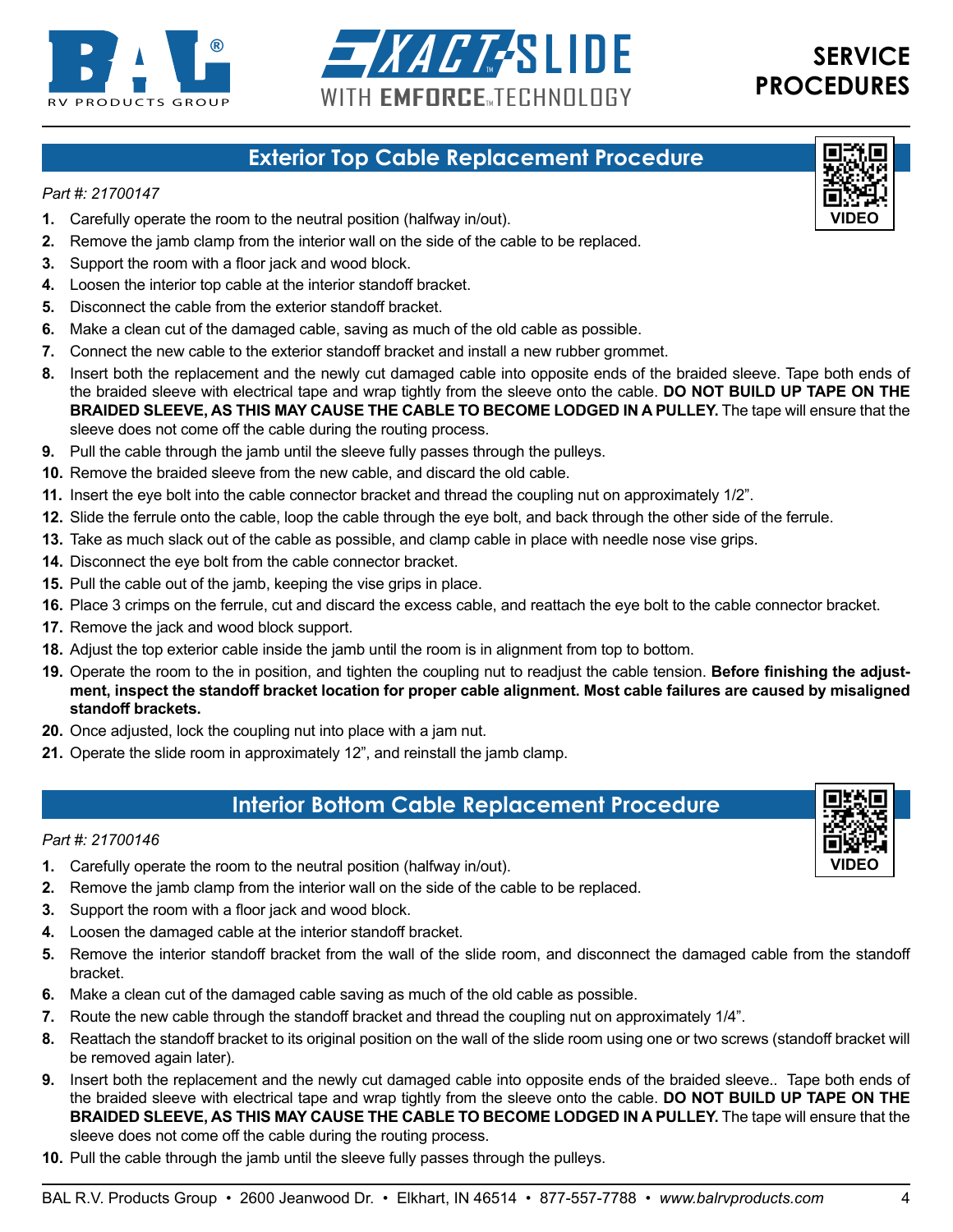<span id="page-4-0"></span>



- **11.** Remove the braided sleeve from the new cable, and discard the old cable.
- **12.** Remove the cable connector bracket from the end of the chain.
- **13.** Place the ferrule on the cable and loop the cable through the second open link in the chain and back through the other side of the ferrule.
- **14.** Take as much slack out of the cable as possible then clamp cable in place with needle nose vise grips.
- **15.** Remove the standoff bracket from the wall of the slide room and disconnect the cable to create slack for the crimp point.
- **16.** Pull the cable out of the jamb, keeping the ferrule and vise grips together.
- **17.** Place 3 crimps on the ferrule. Cut and discard the excess cable.
- **18.** Reroute the cable through the standoff bracket and resecure the bracket to the wall of the slide room.
- **19.** Install the washer and coupling nut on the cable, and thread until finger tight.
- **20.** Reinstall the jamb clamp to the interior wall.
- **21.** Remove the jack and wood block support.
- **22.** Operate the room to the in position, and tighten the coupling nut to readjust the cable tension. **Before finishing the adjustment, inspect the standoff bracket location for proper cable alignment. Most cable failures are caused by misaligned standoff brackets.**
- **23.** Once adjusted, lock the coupling nut into place with a jam nut.

## **Exterior Bottom Cable Replacement Procedure**

#### *Part #: 21700147*

- **1.** Carefully operate the room to the neutral position (halfway in/out).
- **2.** Remove the jamb clamp from the interior wall on the side of the cable to be replaced.
- **3.** Support the room with a floor jack and wood block.
- **4.** Disconnect the cable from the exterior standoff bracket.
- **5.** Make a clean cut of the damaged cable, saving as much of the old cable as possible.
- **6.** Connect the new cable to the exterior standoff bracket and install a new rubber grommet.
- **7.** Insert both the replacement and the newly cut damaged cable into opposite ends of the braided sleeve. Tape both ends of the braided sleeve with electrical tape and wrap tightly from the sleeve onto the cable. **DO NOT BUILD UP TAPE ON THE BRAIDED SLEEVE, AS THIS MAY CAUSE THE CABLE TO BECOME LODGED IN A PULLEY.** The tape will ensure that the sleeve does not come off the cable during the routing process.
- **8.** Pull the cable through the jamb until the sleeve fully passes through the pulleys.
- **9.** Remove the braided sleeve from the new cable, and discard the old cable.
- **10.** Remove the cable connector bracket from the end of the chain.
- **11.** Slide the ferrule onto the cable, loop the cable through the second open link in the chain, and back through the other side of the ferrule.
- **12.** Take as much slack out of the cable as possible, and clamp cable in place with needle nose vise grips.
- **13.** Disconnect the cable from the exterior standoff bracket to create slack for the crimp point.
- **14.** Pull the cable out of the jamb, keeping the vise grips in place.
- **15.** Place 3 crimps on the ferrule. Cut and discard the excess cable.
- **16.** Remove the jack and wood block support.
- **17.** Operate the slide room to the out position, and tighten the coupling nut to readjust the cable tension. **Before finishing the adjustment, inspect the standoff bracket location for proper cable alignment. Most cable failures are caused by misaligned standoff brackets.**
- **18.** Once adjusted, lock the coupling nut into place with jam nut.
- **19.** Operate the slide room in approximately 12", and reinstall the jamb clamp.

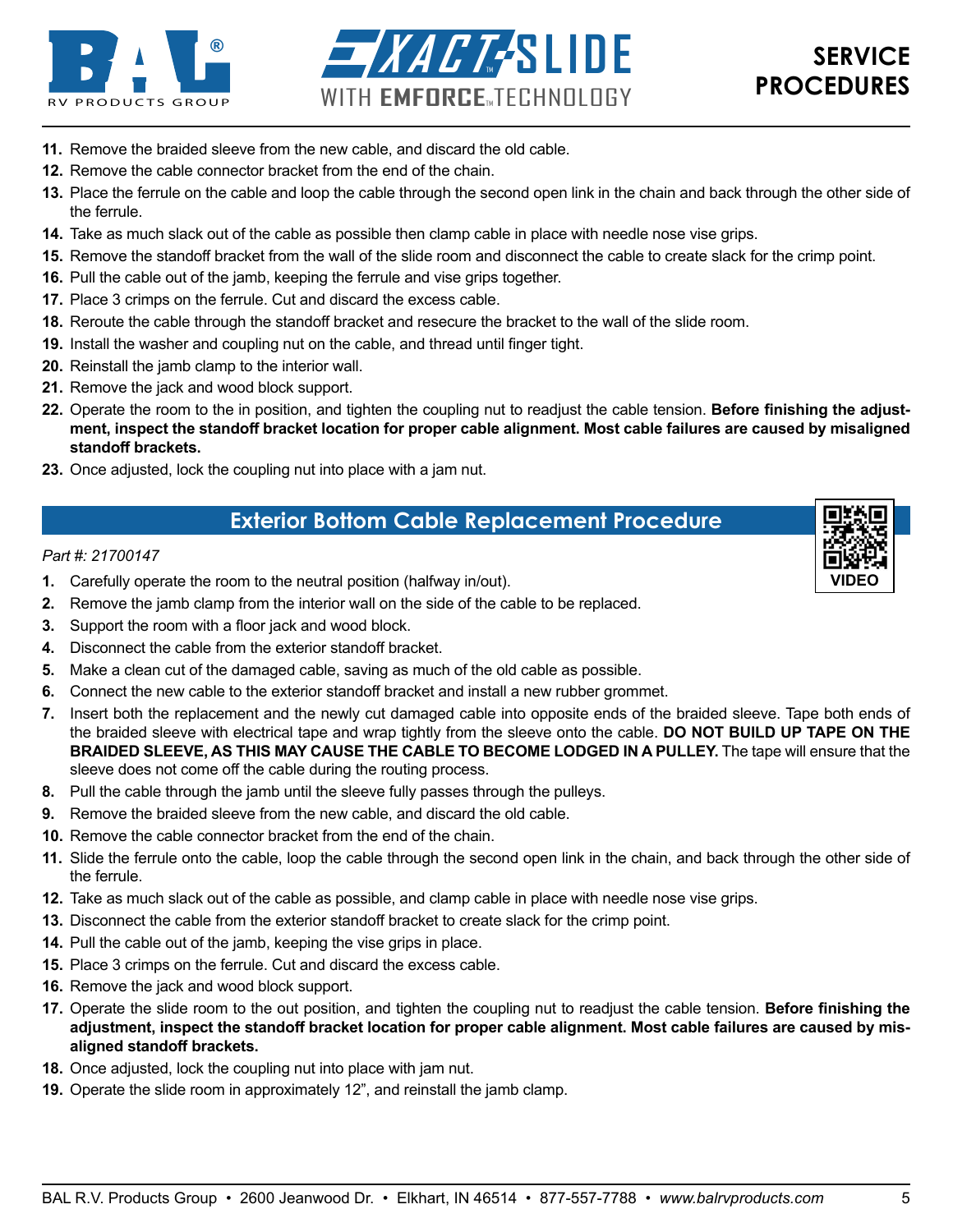<span id="page-5-0"></span>



## **Jamb Replacement Procedure**

#### *Part #: Located inside jamb*

- **1.** Carefully operate the room to the neutral position (halfway in/out).
- **2.** Remove the jamb clamp from the interior wall on the side of the jamb to be replaced.
- **3.** Support the room with a floor jack and wood block.
- **4.** Loosen and disconnect both interior cables from the standoff brackets.
- **5.** Disconnect the motor wires.
- **6.** Located at the top corner and the bottom corner of the slide room opening, between the two wiper seals, is an anchor tab. Using a long bit, remove the two screws that are secured to the top of the slide room opening. Then remove the two screws that secure the bottom anchor tab.
- **7.** Remove the "D" seal from the jamb, exposing the screws that secure the jamb to the slide out opening, and remove the screws.
- **8.** Take a razor knife and carefully slide it down the side of the jamb to break the silicone seal free.
- **9.** Disconnect the cables from the exterior standoff brackets.
- **10.** Pull the jamb from the opening.
- **11.** Place the new jamb on a work bench, and prepare for installation by applying a butyl or foam tape across the back side of the "D" seal channel.
- **12.** Pull the slack out of the chain by pulling the bottom cables, and tuck the motor wires into the jamb to avoid damage.
- **13.** Place the jamb into the opening, and secure it to the exterior wall by placing one screw through the "D" seal track toward the bottom of the jamb, and one toward the top of the jamb. **BE SURE TO CHECK THAT THE JAMB IS FULLY SEATED AGAINST THE TOP AND SIDE OF THE WALL OPENING TO ENSURE PROPER ROOM CLEARANCE.**
- **14.** Square the jamb to the wall by securing the top and bottom anchor tabs. Once square, finish fastening the jamb to the wall through the "D" seal channel.
- **15.** Slide the "D" seal into the channel, and secure it to the jamb by adding a screw through the seal at the top, and one at the bottom.
- **16.** Connect the exterior cables to the exterior standoff brackets. Install rubber grommets to ensure that the cable will not slide out of the slot.
- **17.** Reinstall the jamb clamp to the interior wall. **BE SURE TO CHECK THAT THE JAMB CLAMP IS PROPERLY CLIPPED INTO THE JAMB FROM TOP TO BOTTOM.**
- **18.** Route the interior cables through the interior standoff brackets.
- **19.** Remove the jack and wood block support.
- **20.** Operate the slide-room all the way in. Adjust the bottom cable first, and then the top cable.

### **Motor Replacement Procedure**

#### *Part #: Left Hand R25079, Right Hand R25078*

- **1.** Remove the jamb by following steps 1-10 under "Jamb Replacement".
- **2.** Place the jamb on a workbench.
- **3.** Pull the slack out of the chain by pulling the bottom cables through the jamb.
- **4.** Remove the two motor mount bolts.
- **5.** Lift and slide the motor assembly toward the top of the jamb until there is enough slack to unseat the chain from the sprocket and remove the motor assembly.
- **6.** Seat the chain onto the sprocket on the new motor assembly.
- **7.** Pull both sides of the chain down while positioning the motor assembly toward the motor mount. Fully seat the motor assembly in between the plastic chain guide and the motor mount.
- **8.** Reinstall the two motor mount bolts after applying Locktite to the threads.
- **9.** Reinstall the jamb by following steps 11-20 under "Jamb Replacement".



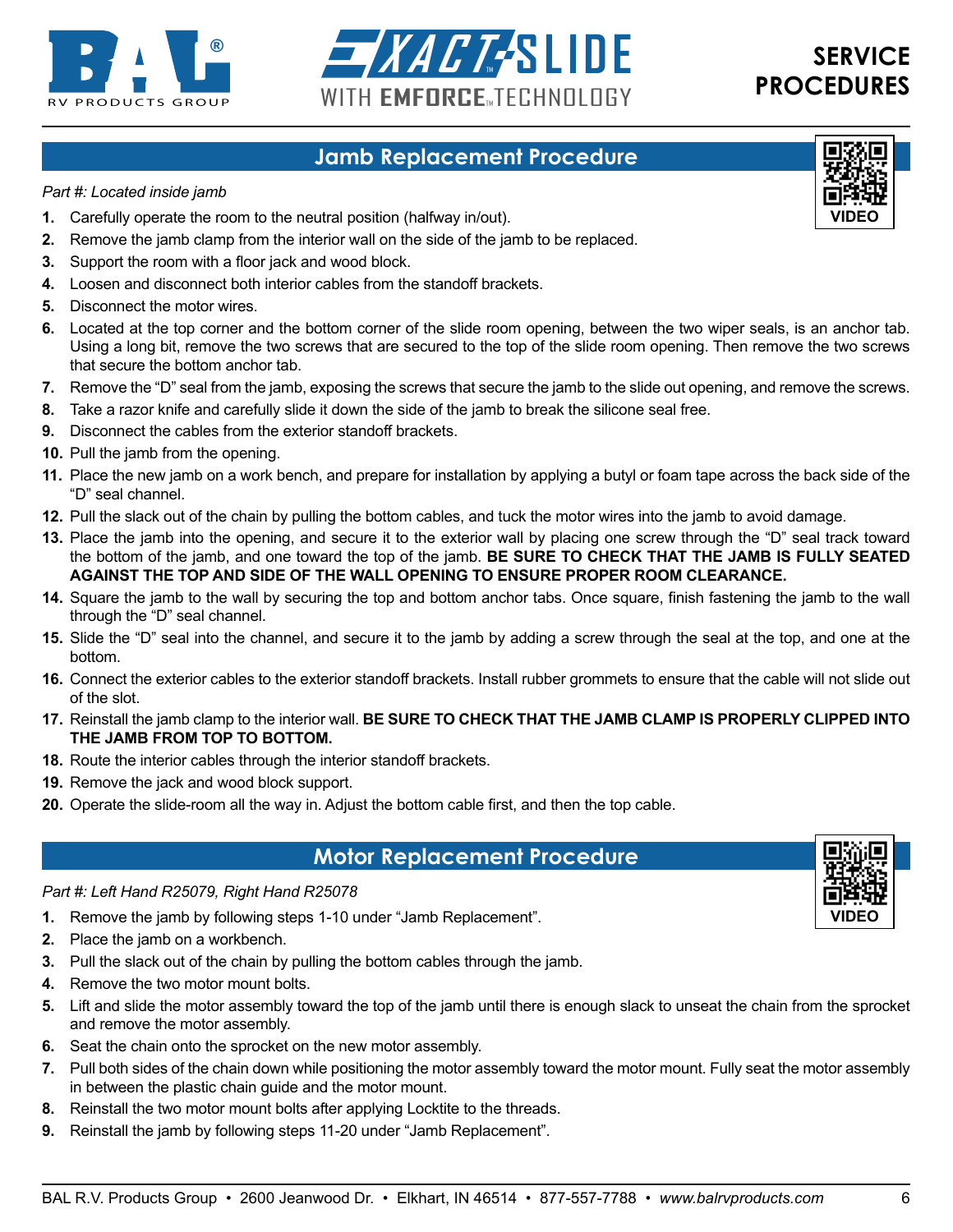<span id="page-6-0"></span>



## **Operation**

- **1.** Ensure slide out system has adequate power to operate the slide room, a fully charged battery, and/or shore power hookup.
- **2.** Activate the slide room by depressing the desired direction of the switch until the slide room has achieved its desired position. Holding the switch down until the control turns each motor off will result in the best sealing position.
- **3.** Ensure that the rooms are fully retracted before moving, leveling, or stabilizing the unit.

## **12V Electrical Wiring**

- Locate the slide out motor control in a dry interior location that is accessible.
- Connect each motor with 10ga. wire to the control.
- Supply 12V power to the control with 10ga. wire through a 30 amp. self-resetting breaker.
- Total length of wire for the above connections may not exceed 65 ft.
- Connect a SPDT or DPDT momentary center off switch to the control.

#### • **M1-** to motor #1 red wire

- **M1+** to motor #1 black wire
- **GND** to 12V-
- **12V** to 12V+
- **M2-** to motor #2 red wire
- **M2+** to motor #2 black wire
- **SW OUT** to switch extend
- **SW IN** to switch retract
- Provide a 12V+ to the control on either the **SW OUT** or **SW IN** to actuate the room.

#### **CONTROL CONNECTIONS**





### **Troubleshooting**

If the slide out does not respond to switch input, locate the **green** and **red** LED lights between 'SW IN' and 'SW OUT' on the slide out control, which may be located in a cabinet, storage compartment, etc.

- The green light indicates that the control has power.
- The **red** light indicates low voltage (less than 8.6vdc). NOTE: The control will enter sleep mode and the light will turn off after 5  $\tau$ minutes of switch inactivity.
	- To determine if the control is not getting a signal from the switch, use either the M1 IN (Motor 1 in) or M2 IN (Motor 2 in). Press and hold one of these at a time to see if the slide motor of the corresponding side will move in. If the motor runs using the switch on the control than look for power loss coming from the wall switch or a bad switch. (Only one motor at a time can be run with the switches on the control.)

If a motor has been changed or the loading of the slide out box has changed drastically and the motors are not tracking properly, press and hold the M1 IN and M2 IN at the same time until the red LED flashes. This will erase the stored memory that the control has learned overtime and it returns it to its factory setting.